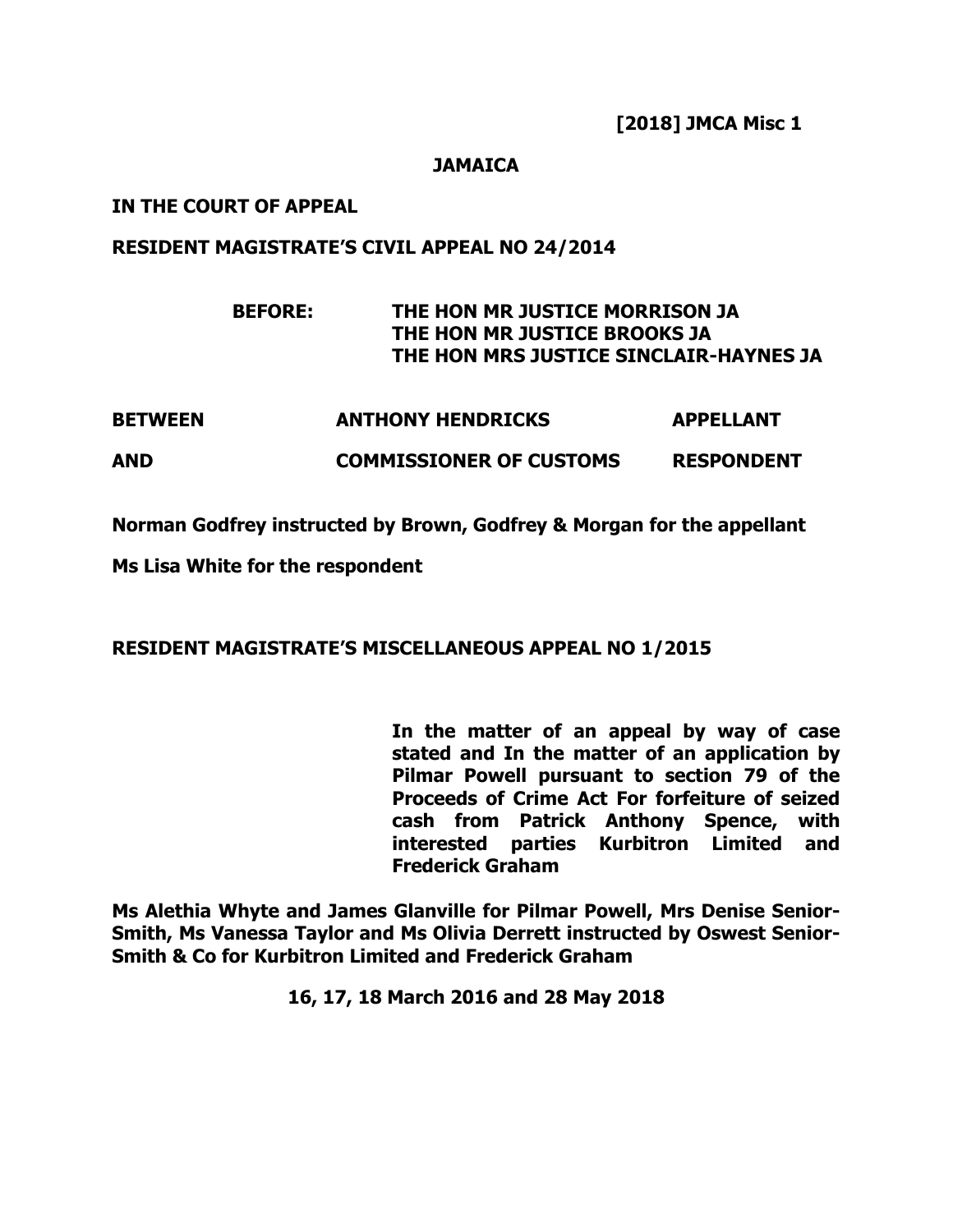### **MORRISON JA**

[1] I have read in draft the judgment of my sister Sinclair-Haynes JA. I agree with her reasoning and conclusion and have nothing to add.

### **BROOKS JA**

[2] I too have read the draft judgment of Sinclair-Haynes JA and agree with her reasoning and conclusion.

### **SINCLAIR-HAYNES JA**

#### **Introduction**

[3] The foremost issue in both these appeals is whether an application to the Resident Magistrate's Courts (now Parish Courts) for forfeiture of cash pursuant to section 79 of the Proceeds of Crime Act (POCA) can properly be made by way of a notice of application for court orders, supported by an affidavit.

[4] In the case of Mr Anthony Hendricks, an application made by the Commissioner of Customs by that means was granted by Her Honour Miss Jennes Anderson, a Resident Magistrate (now referred to as a Parish Court Judge) for the Corporate Area. An application by Mr Hendricks for the release of the forfeited cash pursuant to section 78 of POCA was dismissed. This is therefore Mr Hendricks' appeal from those decisions. In addition to the issue I have referred to at paragraph [3] above as "the foremost issue", Mr Hendricks also takes two other points on appeal. However, given that a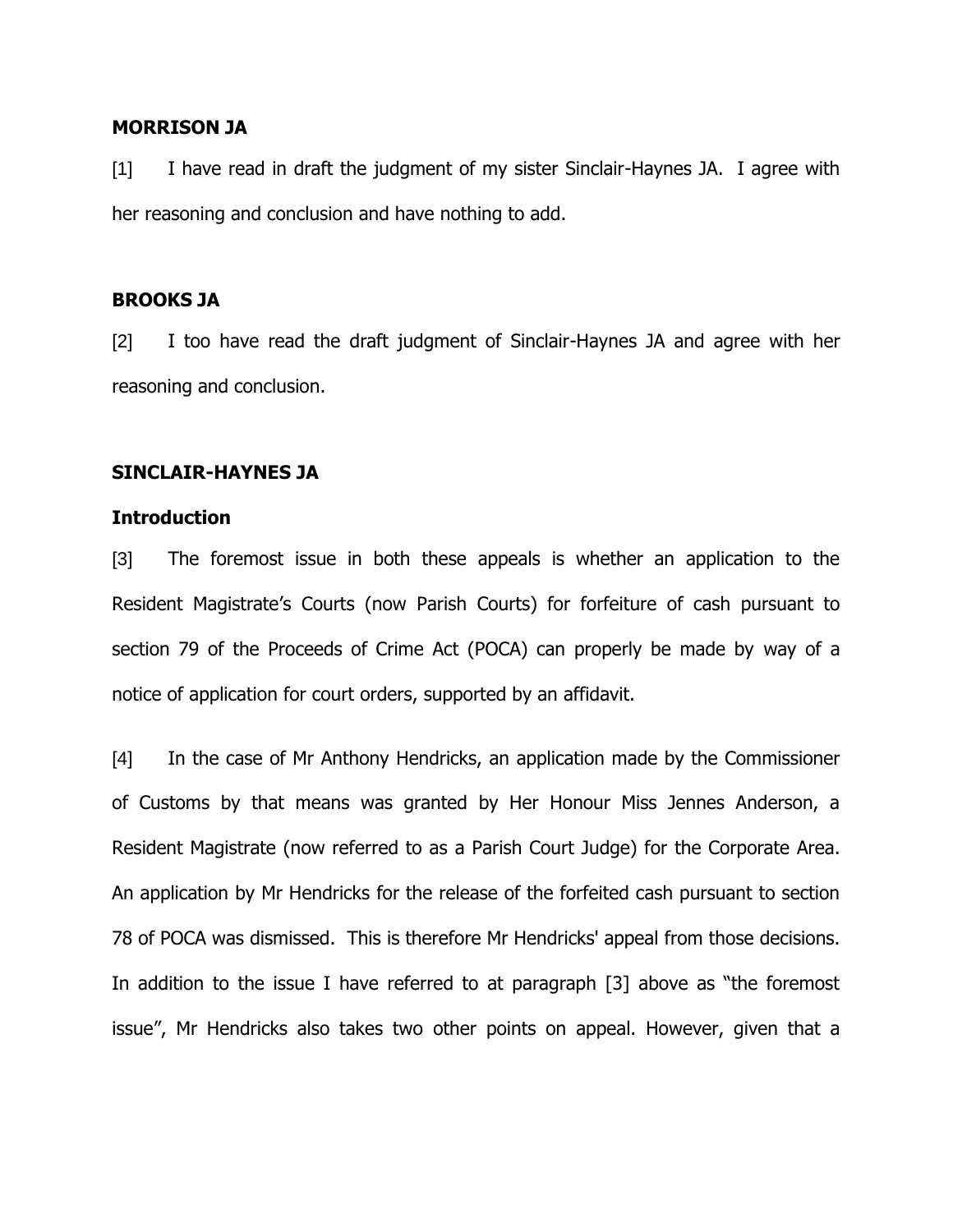decision on the first issue may be dispositive of the appeal, I will make no further reference to the others for the time being.

[5] In the case of Pilmar Powell, an application made by the same means by Ms Powell, a Detective Sergeant of Police assigned to the Transnational Crime and Narcotics Division, for forfeiture of cash pursuant to section 79 of POCA, was dismissed by His Honour Mr Dale Staple, a Resident Magistrate for the parish of Manchester. An application by the defendants, Kurbitron Limited and Frederick Malcolm Graham (Kurbitron Ltd), for the release of seized cash pursuant to section 78 of POCA, was also dismissed. The learned Resident Magistrate held that neither the relevant statutory provisions nor the rules permitted the making of such applications by way of notice of application for court orders supported by affidavit and that the proceedings before him were accordingly a nullity.

[6] The latter case now comes before this court by way of (i) case stated by the learned Resident Magistrate, to determine, among other things, what is the correct procedure for the commencement of proceedings under POCA; and (ii) appeal by the Assets Recovery Agency on behalf of Pilmar Powell, for an order that, among other things, the order of the Resident Magistrate be set aside.

[7] The legal context in which the issue arises is as follows. First, sections 78 and 79 of POCA respectively authorise a Resident Magistrate to release detained cash and forfeit detained cash on an "application" made to that court under the relevant section.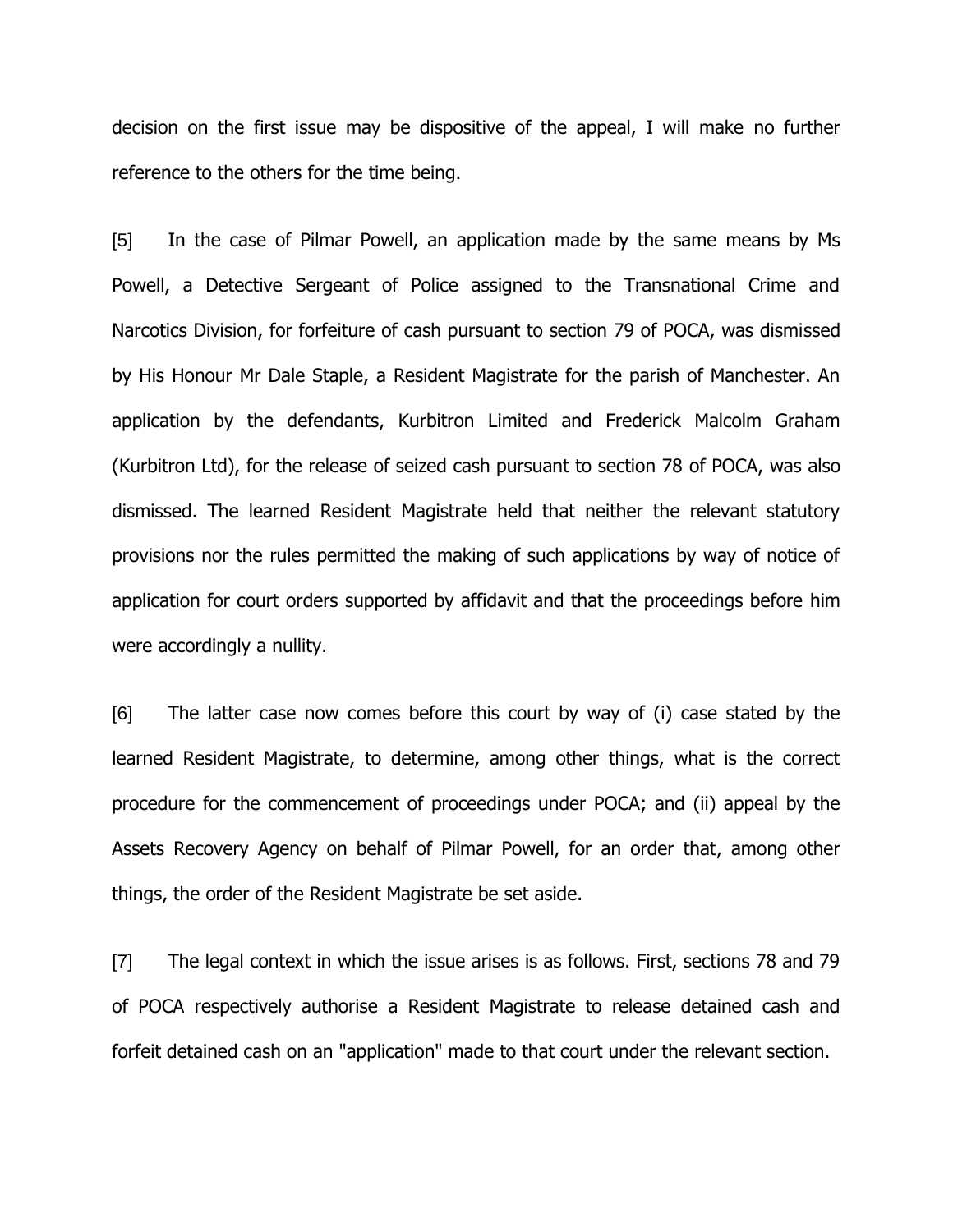[8] Second, section 143 of the Judicature (Resident Magistrates) Act (RM Act) provides that:

> "All actions and suits in a Court which, if brought in the Supreme Court, would be commenced by writ of summons, shall be commenced by the party desirous of bringing such action, or some person on his behalf, lodging with the Clerk or Deputy Clerk or any Assistant Clerk, at the office of the Clerk of Courts or at any Court held within the parish, a plaint, stating briefly the names and last known places of abode of the parties and naming a post office to which notices may be addressed to the plaintiff......and accompanied by particulars of claim if any, and stating the plaintiff's place of abode and address for service, and bearing the number of the plaint on the margin thereof,...''

[9] Third, Order XXXVI Rule 19 of the Resident Magistrate's Court Rules (RMC Rules) states as follows:

> "Where by any Law not before-mentioned in these Rules, proceedings are directed to be taken, in a Resident Magistrate's Court, such proceedings shall commence by action wherever there is a person against whom it can be brought, and if there is no such person, then the proceeding shall be commenced by petition."

[10] The question is therefore whether the matters, not having been brought by the filing of a plaint or a petition, fall to be treated as nullities.

[11] Both matters were heard on 18 March 2016. We apologise for the delay in delivering our decision. The delay was entirely beyond our control.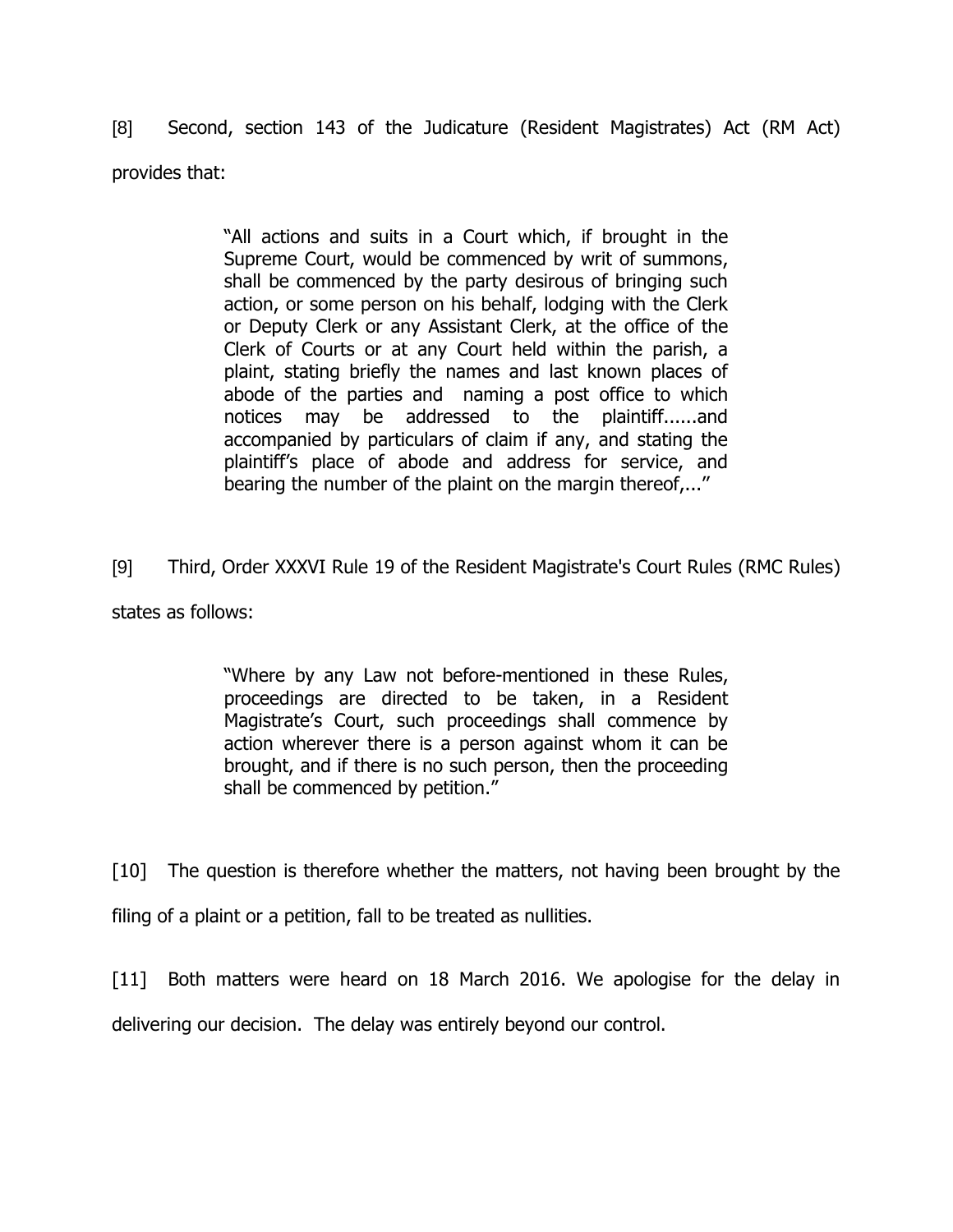[12] Mr Anthony Hendricks' complaint at ground three, the questions posed by the learned Resident Magistrate and Ms Powell's three complaints in respect of the case stated in her matter, contain essentially two issues: whether the matter was properly commenced and, if not, whether it is a nullity. An answer in the affirmative will render further consideration of Mr Hendricks' case otiose. In the circumstances ground three, the case stated and Ms Powell's complaints will be considered jointly. Ms Powell, for convenience, will be referred to along with the Commissioner of Customs as "the respondents".

# **Ground three**

[13] Ground three reads as follows:

"The proceedings are a nullity as it [sic] was not brought in conformity with the Judicature (Resident Magistrates) Act or the Resident Magistrates Court Rules. It was not commenced by Action or Petition."

## **The case stated**

[14] The learned Resident Magistrate's ruling on the applications made by Ms Powell

and Kurbitron Ltd respectively was as follows:

- "a. The Application for Forfeiture and the Application for Release are dismissed as neither matter commenced by plaint supported by particulars of claim and ought not to have commenced by way of notice supported by affidavit;
- b. Neither application can be remedied pursuant to section 190 of the Judicature (Resident Magistrate's) Act or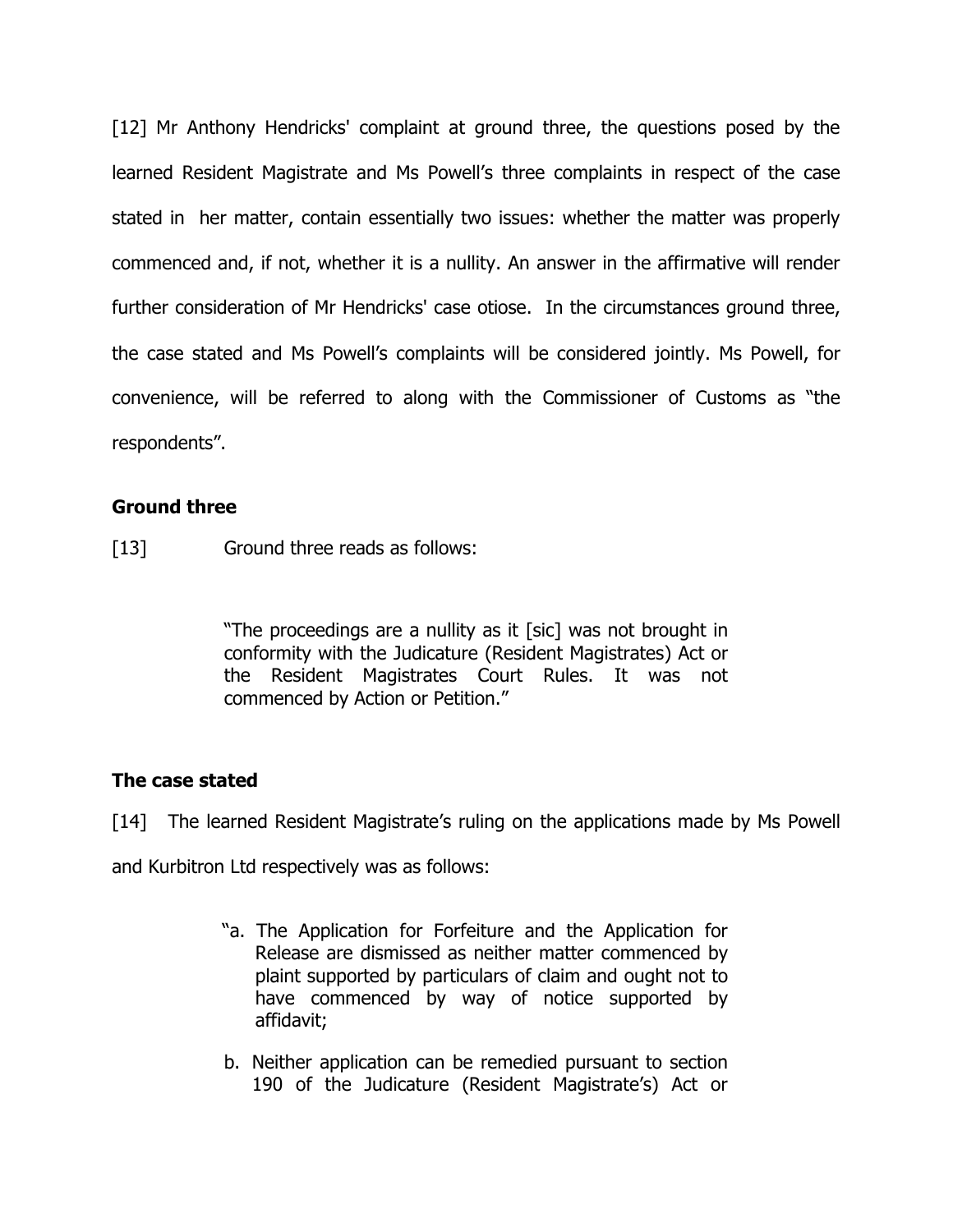Order XXXVI Rule 23 of the Resident Magistrate's Court Rules as there is nothing before the court."

[15] In the case stated, the learned Resident Magistrate sought

this court's guidance on the following questions:

- "a. What is the correct procedure for the commencement of proceedings for either Forfeiture or Release of Seized Cas under the Proceeds of Crime Act in the absence of Procedural Rules?
- b. Was the correct procedure followed in the instant case?
- c. If the correct procedure was not followed, what is the ultimate effect?
- d. If there is a defect in the commencement procedure, can the procedure be cured?"

## **Ms Powell's complaints in respect of the case stated**

### **Complaint one**

"The learned magistrate erred when he determined that the failure to comply with section 143 of the Judicature (Resident Magistrate's) Act was not merely a matter of form but of substance."

### **Complaint two**

"The learned Resident Magistrate erred when he determined that because the proceedings were not commenced in accordance with section 143 of the Judicature (Resident Magistrate's) Act, the proceedings did not exist and he was therefore precluded from exercising his jurisdiction to cure the defect in the proceedings pursuant to section 190 of the Judicature (Resident Magistrate's) Act or Order XXXVI Rule 23 of the Judicature (Resident Magistrate's) Rules."

### **Complaint three**

"The learned Resident Magistrate erred when he determined that the notice and affidavit could be treated as the lodging of a plaint."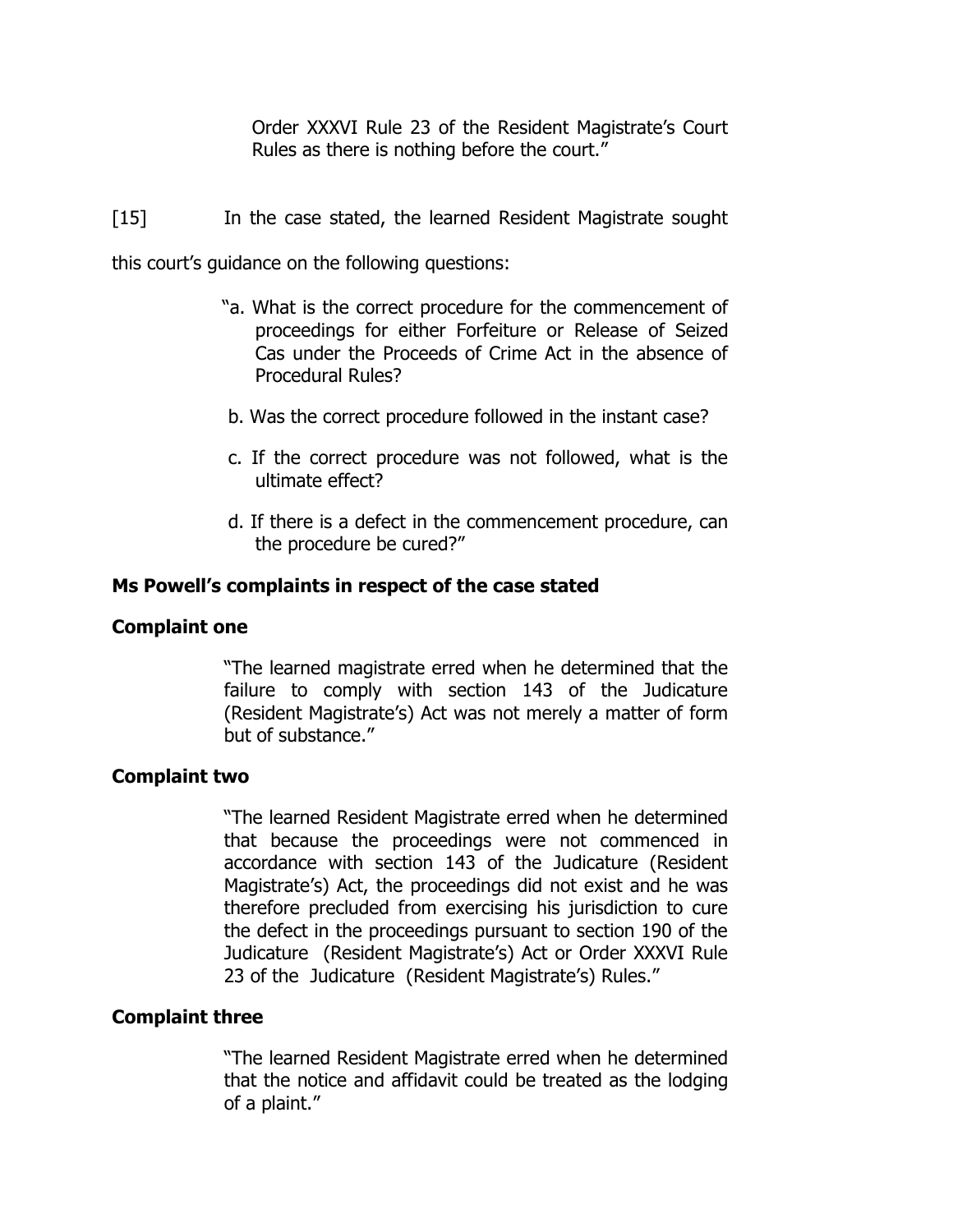### **The appellants' submissions**

[16] Placing reliance on **Metalee Thomas v The Assets Recovery Agency** [2010] JMCA Civ 6, counsel for both Mr Hendricks and Kurbitron Ltd submitted that in the absence of regulations or court rules for proceedings brought in the Resident Magistrate's Courts, the commencement of proceedings in the Resident Magistrate's Courts must be governed by the RM Act and the RMC Rules. They pointed the court's attention to section 143 of the RM Act and submitted that the matter ought to have commenced by way of plaint. They posited that the Resident Magistrate's Court is a creature of statute and its proceedings are to be governed by the RM Act and the RMC Rules. The commencement of the matter by application was a process which is alien to the Resident Magistrate's Court. The defect is not merely one of form. It is therefore fatal to the proceedings thereby rendering the proceedings void *ab initio* and a nullity.

[17] Counsel Mr Godfrey, for Mr Hendricks, postulated that the proceedings are void ab initio having commenced by way of notice of application which is alien to the RM Act and the RMC Rules. He relied on:

> a. The interpretation provisions of the RM Act which states that "Actions shall mean every proceeding commenced by plaint";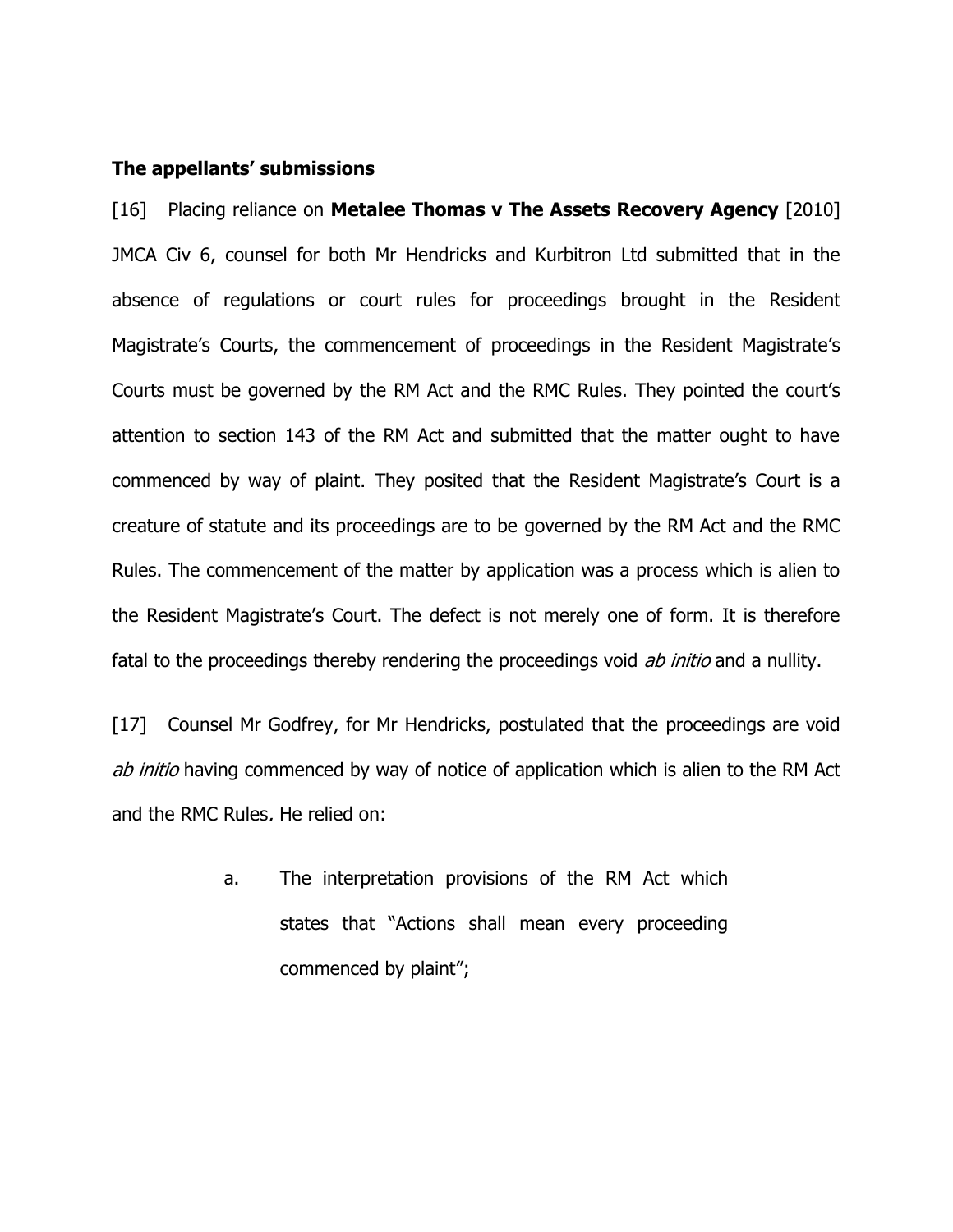- b. Section 143 of the RM Act which stipulates how an action in the Resident Magistrate's Court ought to commence; and
- c. Order XXXVI rule 19 (quoted above at paragraph [9]).

[18] Counsel referred to Order XI Rule 7, Order XIII Rule 8 and Order XIV Rules 1, 2, 3 and 4. These rules, he submitted, are concerned with interlocutory applications and do not provide for the commencement of proceedings. He relied on Harrison JA's statement in **Metalee Thomas v Assets Recovery Agency**. At paragraph [33] the learned judge of appeal expressed the view of the court thus:

> "We are without the benefit of Regulations or Court Rules for POCA matters that are brought in the Resident Magistrate's Court, so in the absence of rules and regulations, it is our view that provisions relating to commencement of actions in that court must be governed by the Judicature (Resident Magistrate's) Act (R.M. Act) and Resident Magistrate's Court Rules (R.M. Court Rules)."

# **The response**

[19] Both Ms Lisa White, on behalf of the Commissioner of Customs and Ms Alethia Whyte, on behalf of Pilmar Powell, responded to these grounds. Ms White in her written submissions addressed the following questions:

> "a. What is the correct procedure for the commencement of proceedings for either the Forfeiture or Release of Seized Cash under the Proceeds of Crime Act?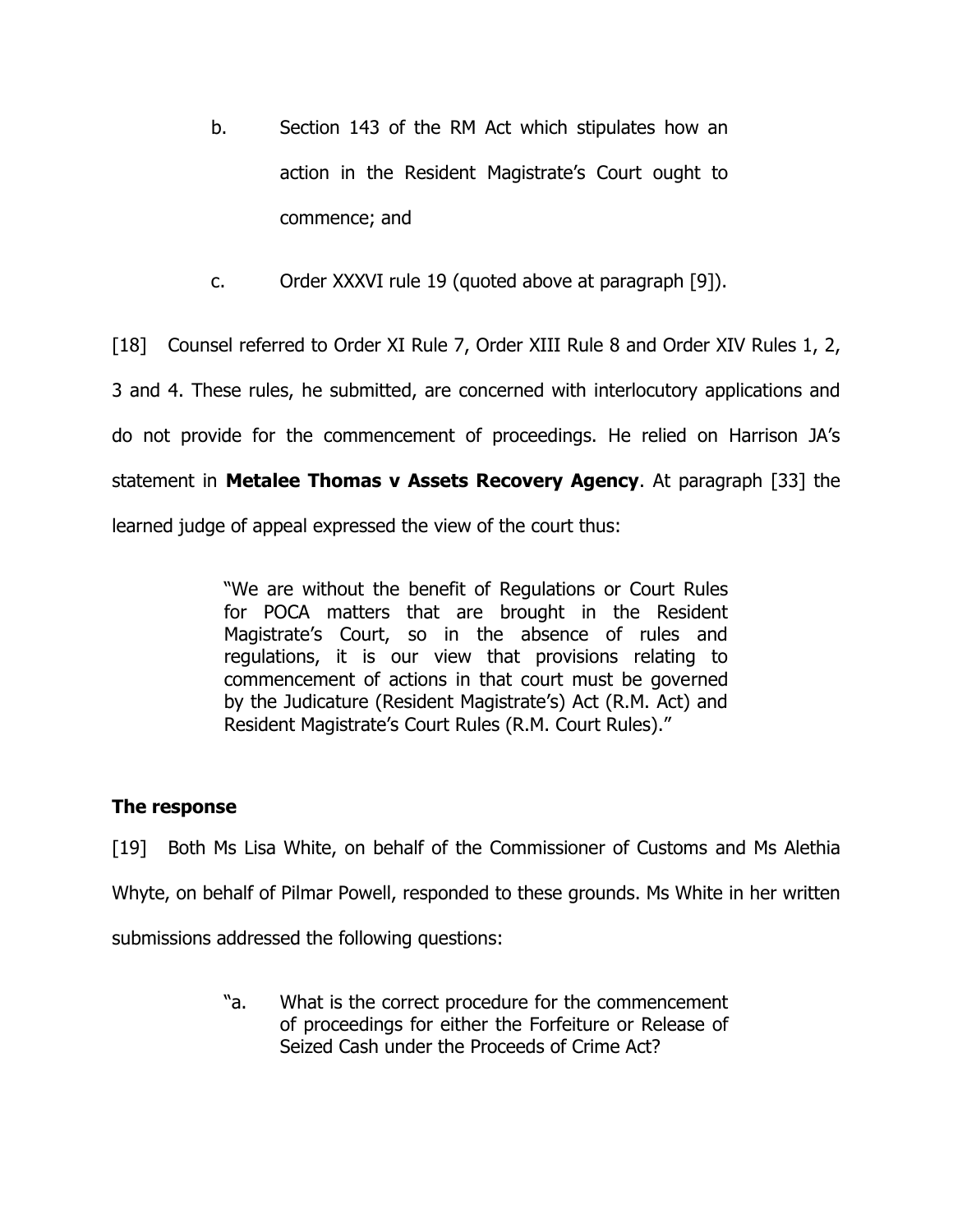- i. The learned Resident Magistrate is correct that an authorised officer or a defendant, in order to commence an application for forfeiture or for the release of seized cash should file a Plaint and Particulars of Claim.
- b. Was the correct procedure followed in these cases?
	- i. The correct procedure was not followed in either case by any party as the authorised officers, defendants and/or interested parties lodged Notices along with supporting affidavits at the relevant Resident Magistrate's Court.
- c. If the correct procedure was not followed, what is the ultimate effect?
	- i. The learned Resident Magistrate concluded that no valid claim or application for return of seized cash has been commenced before the Court to invoke the Court's jurisdiction. We disagree with the learned Resident Magistrate and opine that proceedings pursuant to the **Proceeds of Crime Act** were/are extant in relation to either matter. The matters therefore were before the Court.
- d. If there is a defect in the commencement procedure, can the defect be cured?
	- i. Further to the erroneous conclusion that none of the matters would be extant, the learned Resident Magistrate erroneously concluded that should the Court allow the litigants to regularise the procedure, it would have the effect of commencing the matter de novo. It is submitted that the more reasonable and correct view is that improper procedure employed by all parties in both matters did not /does not invalidate the proceedings before the Court which were/are not a nullity."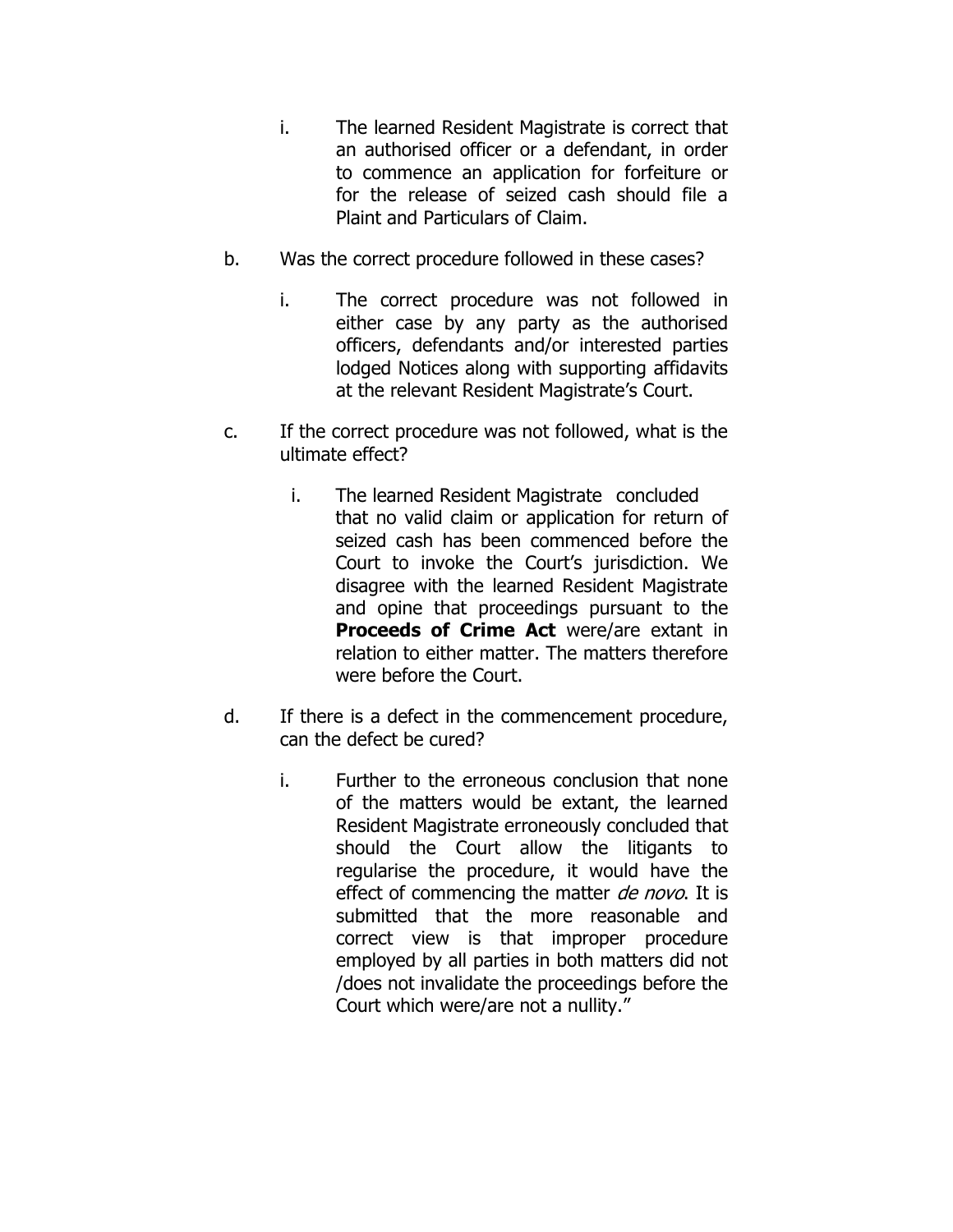[20] Both counsel contended that this ground ought not to be countenanced and the authorised officers should be allowed to regularise the procedure where the wrong documents were filed before the respective Resident Magistrates' Courts. As stanchion for her argument, Ms White made the following points:

- "1. The challenge is not in relation to the basis for the proceedings or the process prescribed under POCA but the form of the documents filed in the court below;
- 2. The provisions in the POCA set out the 'specifics of the proceedings' while the procedure to be utilised is determined by the Resident Magistrate Court Rules;
- 3. The time allowed for instituting proceedings is set out in POCA and the Resident Magistrate has no discretion to enlarge the time or jurisdiction to adjudicate on a matter where the proceedings were commenced contrary to the POCA;
- 4. However, in contrast a Resident Magistrate has jurisdiction in relation to matters of procedure pursuant to the rules and could therefore order amendments in relation to matters of procedure;
- 5. No time limit is imposed under the Judicature (Resident Magistrate) Act or the Resident Magistrate Court Rules where errors of procedure may be corrected.
- 6. Based on section 143 of the Resident Magistrate Act and Orders V, VI and VII of the Resident Magistrate Court Rules the appropriate procedure to be used to commence an application for forfeiture pursuant to section 79 of the POCA is by way of plaint and Particulars of Claim."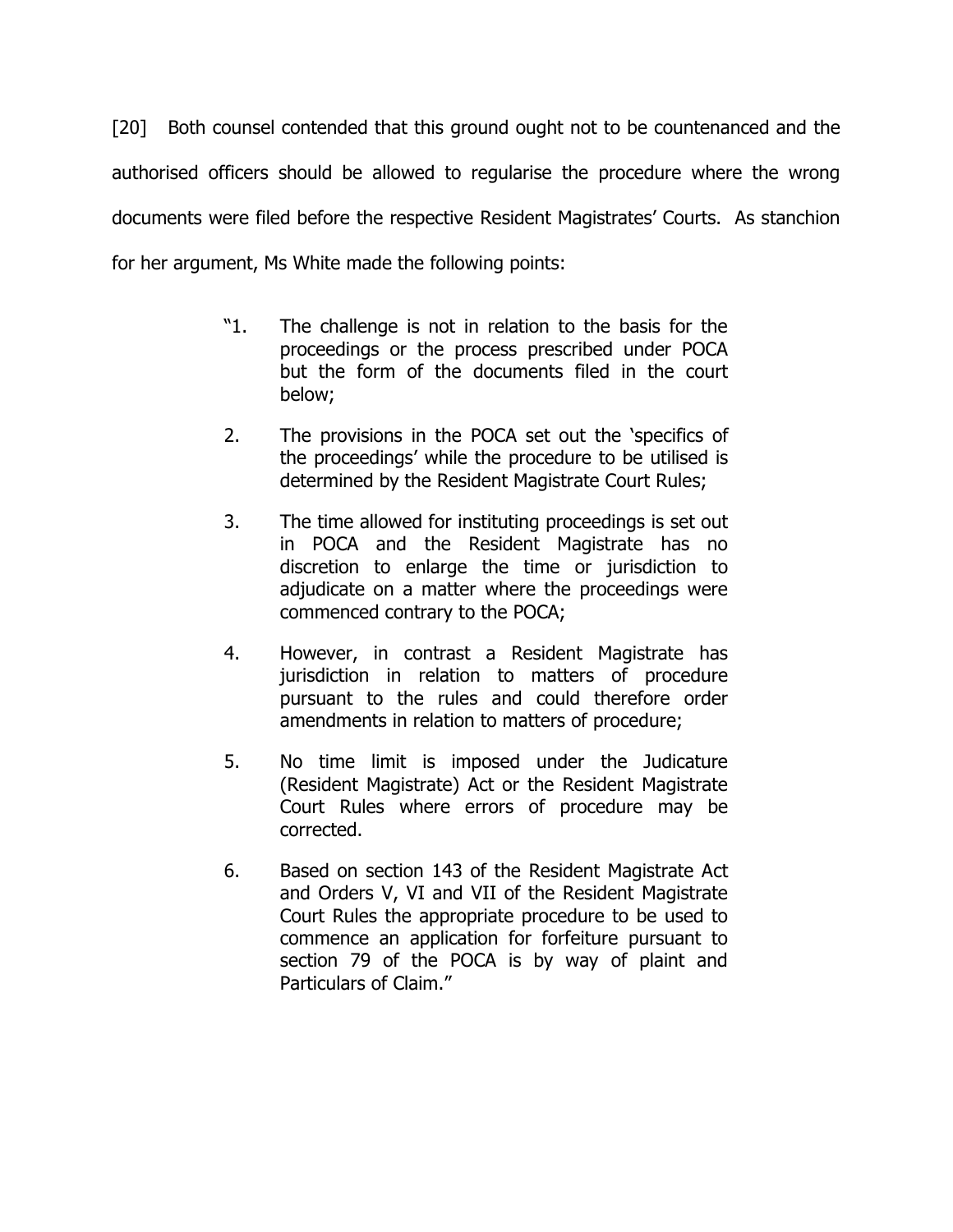[21] Both counsel pointed the court to section 143 of the RM Act and the RMC Rules and argued that if the purpose of those requirements was met, the proceedings will not automatically be invalid.

[22] It was counsel's further submission that the documents filed in the court below in relation to both matters were in compliance with section 143 of the RM Act; but not in accordance with the RMC Rules as it concerns the prescribed form which the plaint must take.

[23] There is a general principle of law, Ms White argued, that where there has been an error of procedure such as a failure to comply with a rule or practice direction, the error does not invalidate any other step taken in the proceedings unless so ordered by the court. This principle, she submitted, is reflected in Order XXXVI Rule 23 of the RMC Rules and cemented by the discretion given to the Resident Magistrate to allow amendments to correct errors in procedure.

[24] According to counsel, Mr Hendricks and Kurbitron Limited could not properly argue that they were prejudiced by the use of the incorrect 'form' to make the application for forfeiture.

[25] Ms White further contended that Mr Hendricks did not raise the issue of jurisdiction before the Resident Magistrate. The Resident Magistrate was therefore not afforded the opportunity to consider and respond to the allegation that the proceedings were a nullity. Consequently, having submitted to the jurisdiction of the court below, Mr Hendricks ought to be precluded from advancing this ground for the first time.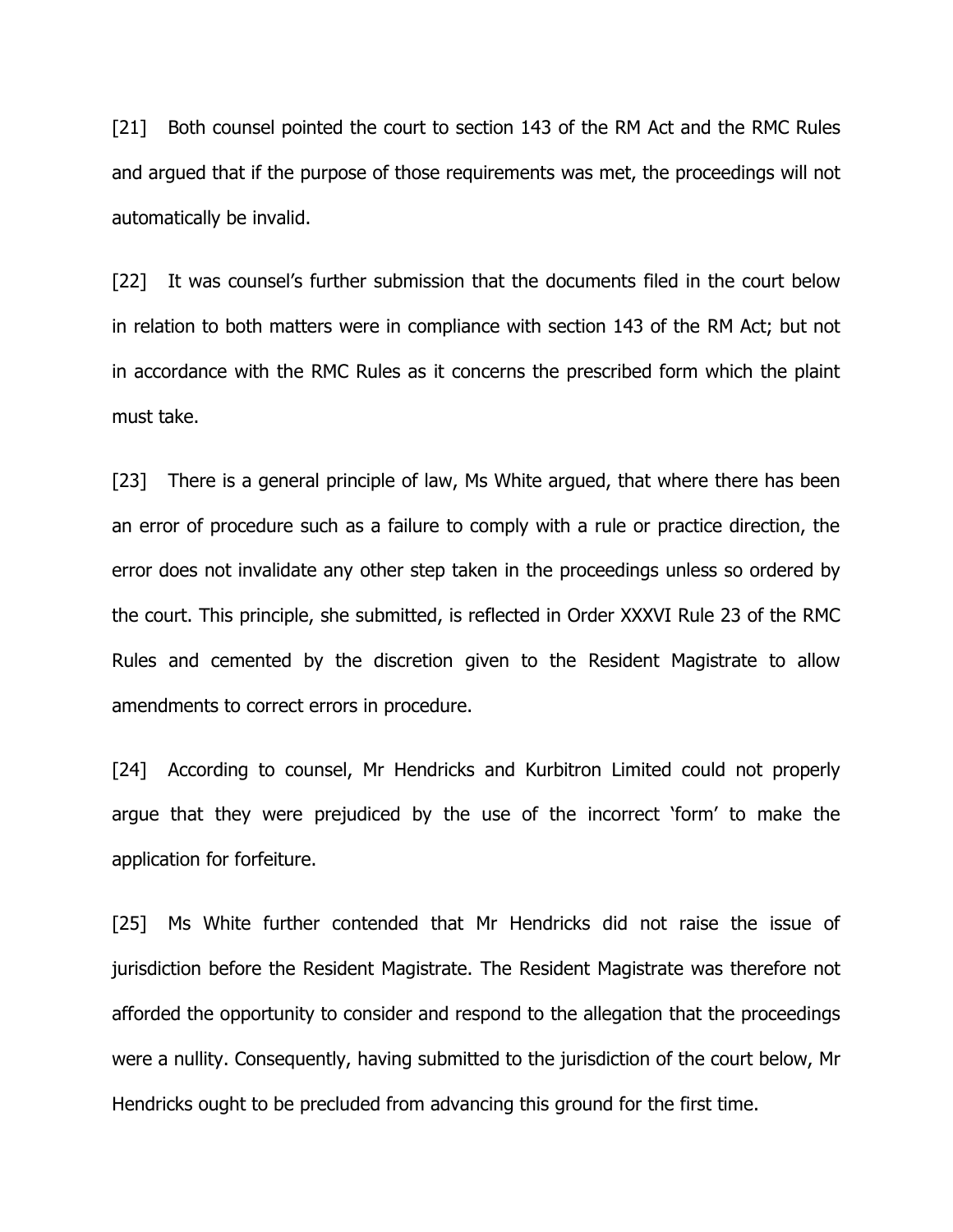[26] In the light of sections 75 to 77 of POCA and paragraphs [25] to [28] of this court's decision in **Metalee Thomas v The Asset Recovery Agency**, Ms White submitted that this court must resolve the tension between the general right to property held by individuals, and the national interest that those who participate in crimes or transport money across borders illegally should be deprived of their ill-gotten gains.

[27] If seized cash is returned to Mr Hendricks, Kurbitron Ltd and other litigants whose cases were commenced by way of notice and affidavit, the due administration of justice and national security would be jeopardised.

[28] Ms Whyte submitted that the very purpose and intent of POCA would be defeated by the refusal to cure a procedural error. Both counsel postulated that the commencement by way of notice and affidavit was not an irregularity which caused substantial injustice and which cannot be remedied by an order of the court. The third ground of appeal should therefore be dismissed.

### **Law/Discussion**

[29] Section 56(1)(b) of POCA enables a Resident Magistrate's to order the forfeiture of cash unlawfully obtained or intended for unlawful use. The section reads:

"This Part has effect for the purposes of-

- (a) ...
- (b) enabling cash which is, or represents property obtained through unlawful conduct or which is intended to be used in unlawful conduct to be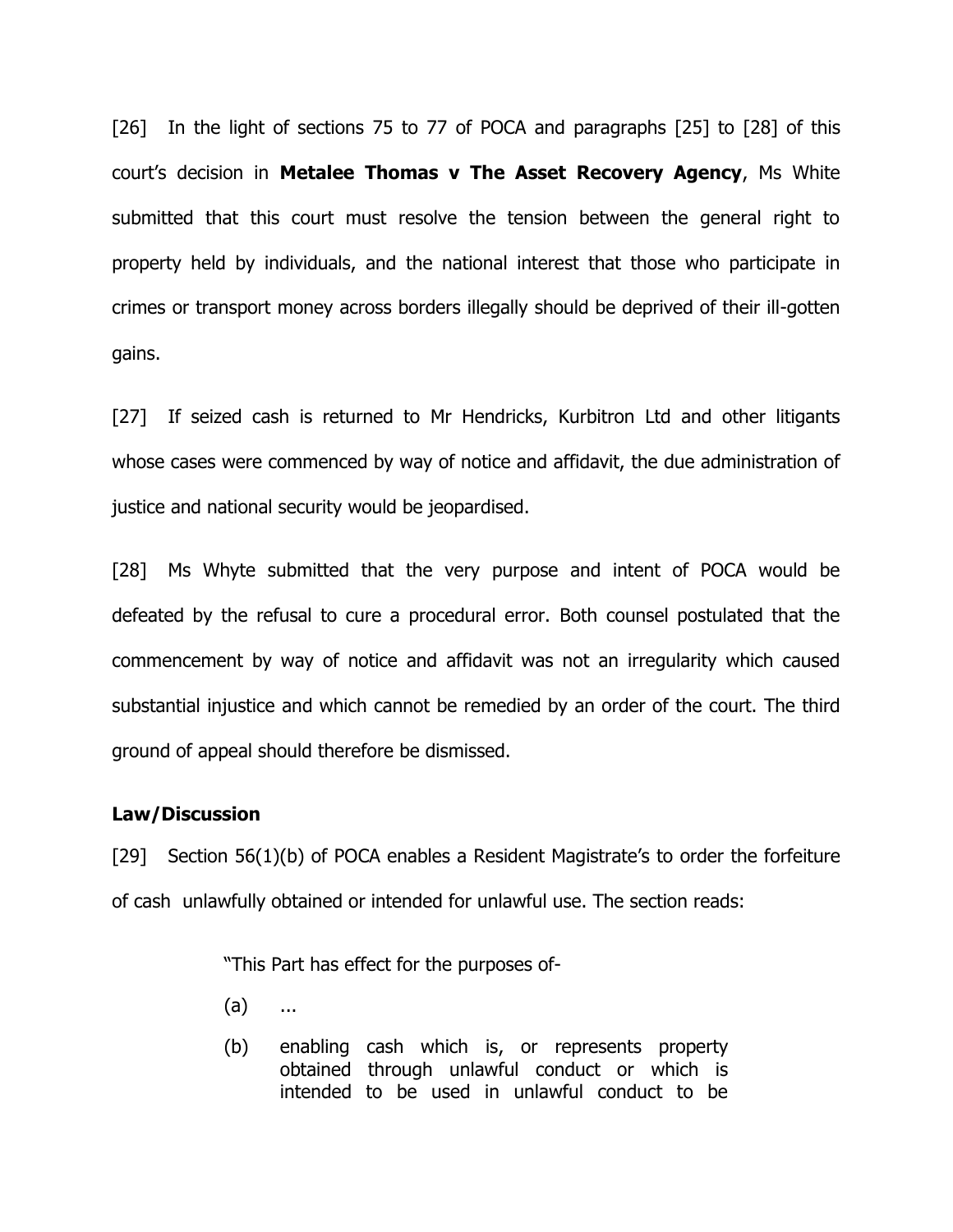forfeited in civil proceedings before a Resident Magistrate's Court."

[30] The commencement of matters instituted in the Resident Magistrate's Courts is governed by section 143 of the RM Act. Contrary to section 143, both Anthony Hendricks' and Pilmar Powell's matters were commenced by way of notices of application which were filed in the Resident Magistrate's Court. The applications were supported by affidavits.

[31] The Resident Magistrate's courts are, as pointed out by Harrison JA, in **Metalee Thomas v Assets Recovery Agency**, creatures of statute. The Resident Magistrate's jurisdiction is therefore circumscribed by the power conferred by statute, and the Resident Magistrate must act within the confines of the statutes and rules. That fact was plainly stated in the judgment of the Full Court of the Supreme Court in **Lindo v Hay** (1923) Clarke's Reports 118, paragraph 9 (quoted by Harrison JA at paragraph [34] of his judgment), which states that:

> "Resident Magistrates Courts are creatures of statute; they are inferior courts without any inherent jurisdiction and with only such jurisdiction as is conferred upon them by statute."

[32] Harrison JA differentiated between the recovery process in the Supreme Court and the Resident Magistrate's Court. He pointed to part IV of POCA section 56(1)(a) and section 2 which defines "Court" to mean Supreme Court and section 56(1)(b) which specifically deals with matters instituted in the Resident Magistrate's Court.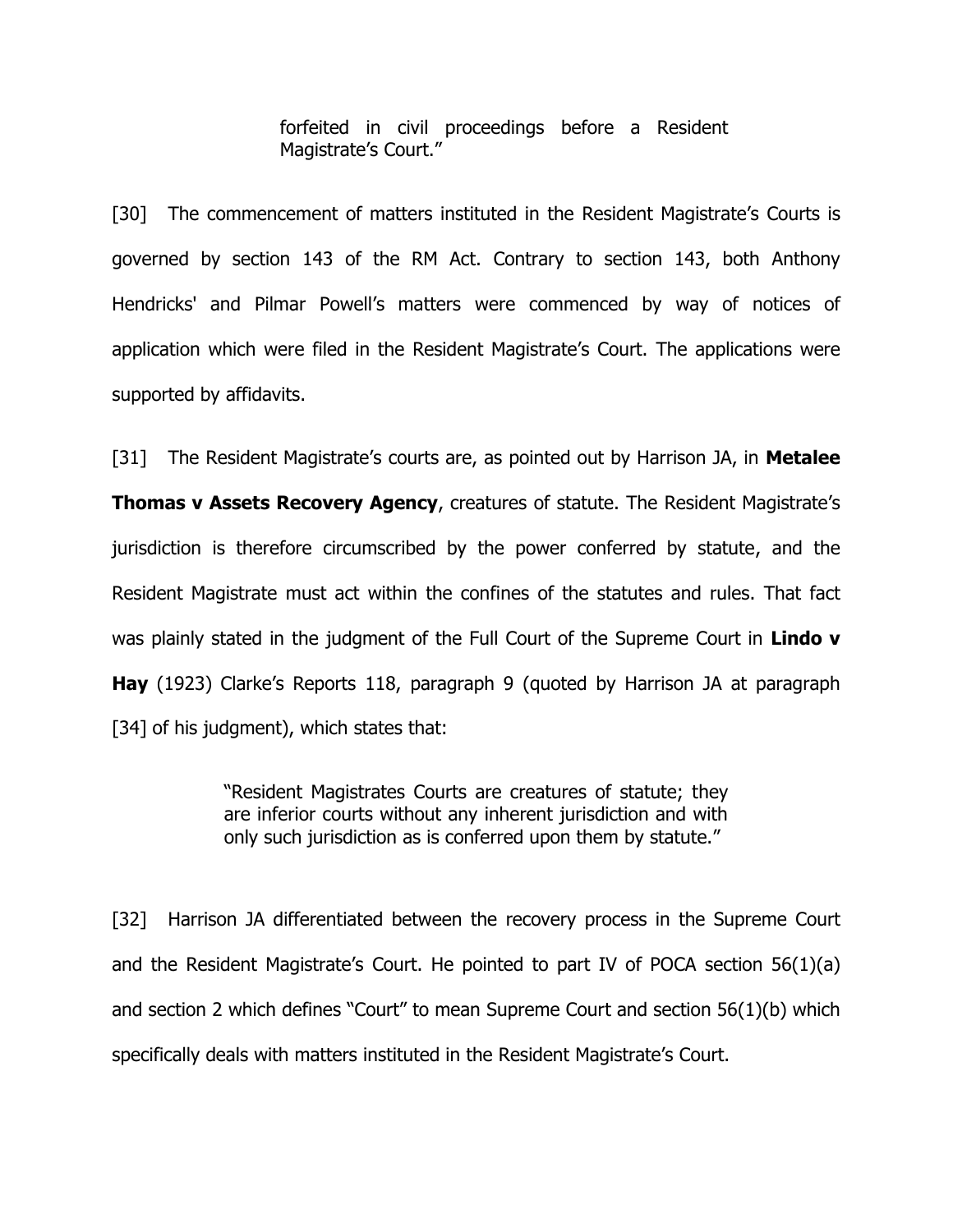[33] The learned judge of appeal observed at paragraph [25] that:

"Immediately above section 72 there is the heading: 'Recovery of cash in summary proceedings'."

And commented that:

"One gets the distinct impression that from section 72 onwards the procedure is laid down for cash forfeitures as well as the powers of the Magistrate when he or she deals with matters concerning cash forfeiture applications."

[34] Harrison JA rightly concluded that matters brought in the Resident Magistrate's Court must be governed by the RM Act and the RMC Rules. Section 183 of the RM Act provides that:

> "Except where otherwise provided by these rules, the evidence of witnesses on the trial of any action or hearing of any matter shall be taken orally on oath; and where by these rules evidence is required or permitted to be taken by affidavit such evidence shall nevertheless be taken orally on oath if the Court, on any application before or at the trial or hearing, so directs."

[35] Harrison JA opined that, by virtue of section 183, the Act envisaged that in the Resident Magistrate's court, "witnesses must be examined upon oath or affirmation when they give evidence in court".

[36] Although the learned Resident Magistrate, in Mr Hendricks' case, sought to rectify the procedure by having the witnesses testify on oath and their affidavits tendered into evidence, the action having been commenced by notice and affidavit, this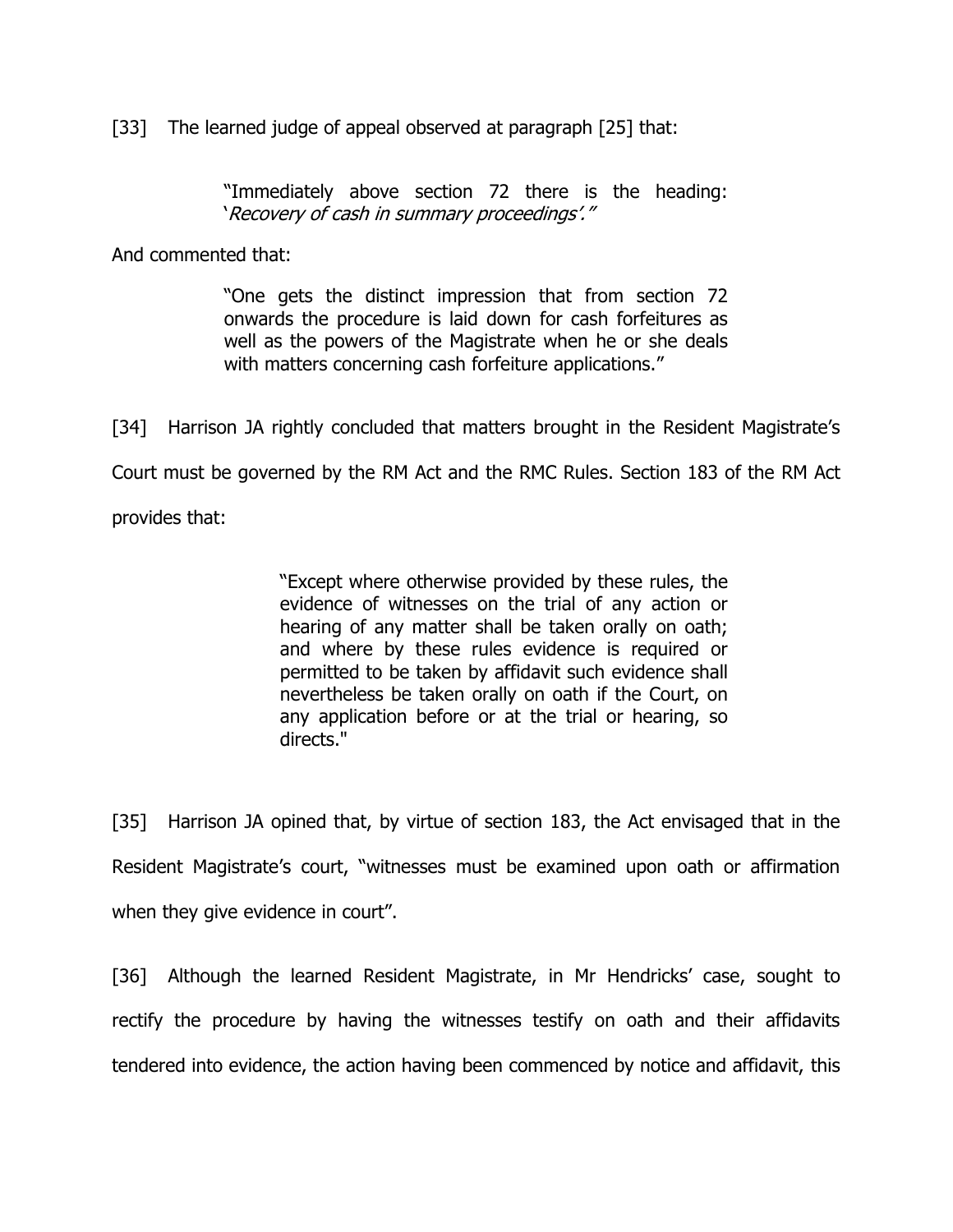was indeed a procedure entirely alien to the RM Act. The learned Resident Magistrate was therefore bereft of the authority to proceed as she did, thus rendering the proceedings a nullity.

[37] The points posed by His Honour Mr Dale Staple have been reviewed and this court concurs that the matter ought to have commenced by way of plaint supported by particulars of claim. Not having been so commenced, the matters are nullities and cannot be remedied pursuant to section 190 of the RM Act or Order XXXVI Rule 23 of the RMC Rules. Section 190 of the RM Act provides:

> "The Magistrate may at all times amend all defects and errors in any proceeding, civil or criminal, in his Court, whether there is anything in writing to amend by or not, and whether the defect or error be that of the party applying to amend or not; and all such amendments may be made, with or without costs, and upon such terms as to the Magistrate may seem fit; and all such amendments as may be necessary for the purpose of determining the real question in controversy between the parties shall be so made."

Order XXXVI Rule 23 of the RMC Rules reads:

"Non-compliance with any of these rules or with any rule of practice for the time being enforced shall not render any proceedings void unless the Court shall so direct, but such proceeding may be set aside either wholly or in part as irregular, or amended or otherwise dealt with in such manner and upon such terms as the Court shall think fit."

[38] The power to amend, conferred on the Resident Magistrate by section 190 and Order XXXVI Rule 23, is confined to matters properly commenced. These matters were not properly commenced. In the circumstances, ground three of Mr Hendricks' appeal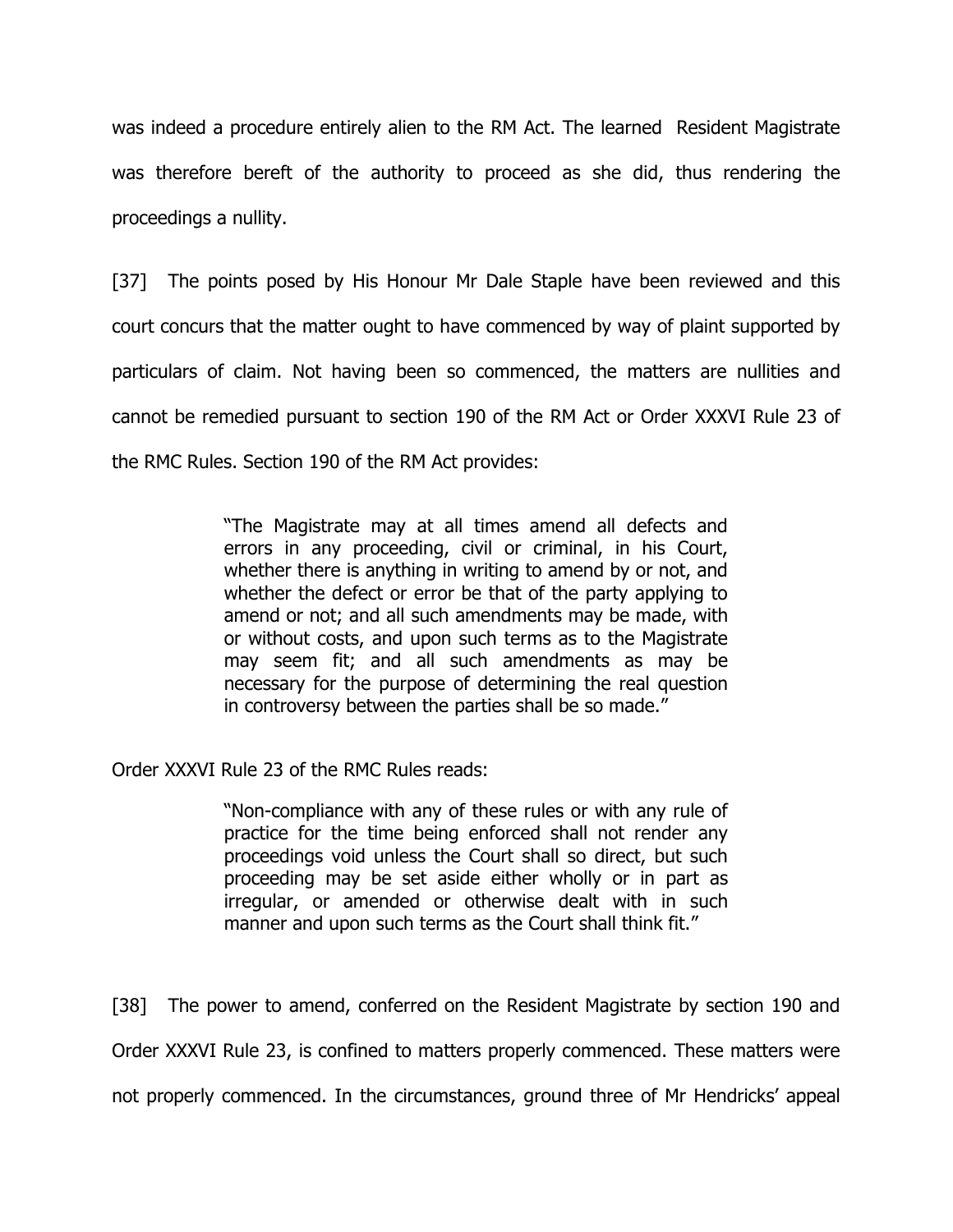must succeed and the Assets Recovery Agency's appeal brought on behalf of Ms Powell must fail.

[39] In the result of this finding, it is unnecessary to consider the other grounds of Mr Hendricks' appeal.

[40] Any application under section 78 of the POCA has to be properly considered in the court below (see **Wilton Wilson v Commissioner of Customs** [2011] JMCA Civ 23).

[41] In the circumstances I would allow the appeal by Mr Hendricks and dismiss the appeal brought on behalf of Ms Powell. In relation to the questions posed by the learned Resident Magistrate in the case stated, I would propose the following answers:

- (a) In the absence of any dedicated procedural rules under POCA, the correct procedure for the commencement of proceedings for either the forfeiture or release of seized cash under POCA is, as prescribed by the RMC Rules, by way of plaint accompanied by particulars of claim.
- (b) The parties did not use the correct procedure in this case.
- (c) The ultimate effect of the failure to use the procedural rules is that, as the learned Resident Magistrate determined, neither application was properly before him in this case.
- (d) The parties' failure to use the correct procedure in this case was, as the learned Resident Magistrate held, irremediable.